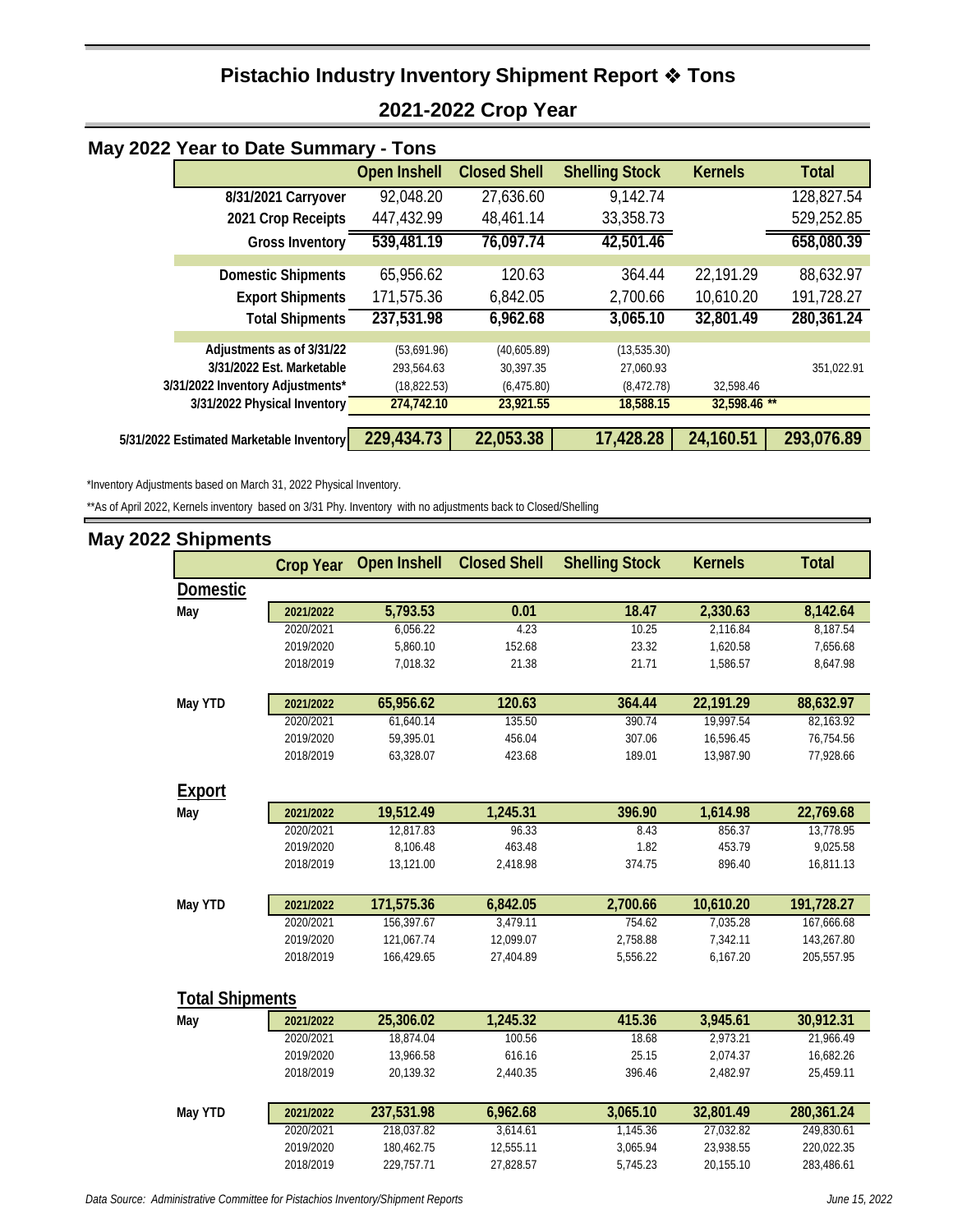### **May 2022 - Year To Date Shipments Compared with Last Year - Tons**

|                   | <b>Open Inshell</b> |           |           | <b>Closed Shell</b> | <b>Shelling Stock</b> |           | <b>Kernels</b> |           | <b>Total</b> |           |
|-------------------|---------------------|-----------|-----------|---------------------|-----------------------|-----------|----------------|-----------|--------------|-----------|
| <b>Domestic</b>   | 2020/2021           | 2021/2022 | 2020/2021 | 2021/2022           | 2020/2021             | 2021/2022 | 2020/2021      | 2021/2022 | 2020/2021    | 2021/2022 |
| September         | 5,896.77            | 5,967.57  | 52.89     | 35.37               | 47.64                 | 43.74     | 1,922.65       | 2,417.26  | 7,919.96     | 8,463.94  |
| October           | 5,650.13            | 7,091.66  | 27.64     | 28.82               | 85.80                 | 106.77    | 1,846.21       | 2,096.78  | 7,609.77     | 9,324.03  |
| November          | 7,037.87            | 7,253.43  |           | 2.77                |                       |           | 1,988.91       | 2,237.27  | 9,026.78     | 9,493.47  |
| December          | 8,223.71            | 8,104.96  |           | 5.47                | 174.64                | 0.07      | 2,374.90       | 2,642.01  | 10,773.25    | 10,752.50 |
| <b>January</b>    | 8,120.38            | 9,332.83  |           |                     | 4.99                  |           | 2,176.74       | 2,476.56  | 10,302.11    | 11,809.39 |
| February          | 6,930.48            | 7,589.68  | 47.98     | 0.01                | 4.22                  | 43.56     | 1,994.10       | 2,445.36  | 8,976.78     | 10,078.60 |
| March             | 7,058.49            | 8,997.95  |           | 48.08               | 39.92                 | 151.50    | 2,688.84       | 3,010.78  | 9,787.25     | 12,208.31 |
| <b>April</b>      | 6,666.10            | 5,825.01  | 2.75      | 0.11                | 23.29                 | 0.33      | 2,888.36       | 2,534.64  | 9,580.50     | 8,360.09  |
| May               | 6,056.22            | 5,793.53  | 4.23      | 0.01                | 10.25                 | 18.47     | 2,116.84       | 2,330.63  | 8,187.54     | 8,142.64  |
| June              | 7,560.49            |           | 22.65     |                     | 9.91                  |           | 2,900.99       |           | 10,494.03    |           |
| July              | 7,031.89            |           | 27.26     |                     | 13.28                 |           | 2,458.59       |           | 9,531.01     |           |
| August            | 7,301.46            |           | 89.02     |                     | 30.17                 |           | 2,426.34       |           | 9.846.99     |           |
| <b>YTD Totall</b> | 61,640.14           | 65,956.62 | 135.50    | 120.63              | 390.74                | 364.44    | 19,997.54      | 22,191.29 | 82,163.92    | 88,632.97 |
| <b>Year Total</b> | 83,533.98           | 65,956.62 | 274.43    | 120.63              | 444.10                | 364.44    | 27,783.46      | 22,191.29 | 112,035.96   | 88,632.97 |

|                  | <b>Open Inshell</b> |                         | <b>Closed Shell</b> |           | <b>Shelling Stock</b> |           | <b>Kernels</b> |           | <b>Total</b> |            |
|------------------|---------------------|-------------------------|---------------------|-----------|-----------------------|-----------|----------------|-----------|--------------|------------|
| <b>Export</b>    | 2020/2021           | 2021/2022               | 2020/2021           | 2021/2022 | 2020/2021             | 2021/2022 | 2020/2021      | 2021/2022 | 2020/2021    | 2021/2022  |
| September        | 9,306.19            | 26,128.65               | 519.43              | 711.07    | 9.38                  | 31.31     | 383.32         | 884.76    | 10,218.32    | 27,755.78  |
| October          | 21,716.75           | 27,236.92               | 969.71              | 716.68    | 113.85                | 321.30    | 518.50         | 1,031.39  | 23,318.81    | 29,306.29  |
| November         | 34,640.37           | 28,428.47               | 653.92              | 415.06    | 86.00                 | 501.34    | 604.54         | 1,253.38  | 35,984.83    | 30,598.26  |
| December         | 25,643.97           | 10,895.88               | 279.30              | 419.44    | 39.02                 | 28.66     | 1,008.74       | 712.88    | 26,971.03    | 12,056.86  |
| January          | 12,436.53           | 11,375.86               | 235.87              | 577.37    |                       | 60.79     | 859.32         | 914.75    | 13,531.72    | 12,928.78  |
| February         | 12,820.87           | 15,960.84               | 380.58              | 449.65    | 267.23                | 181.49    | 831.57         | 1,049.52  | 14,300.25    | 17,641.50  |
| March            | 13,407.66           | 17,859.91               | 223.97              | 1,684.72  | 123.55                | 434.70    | 1,021.89       | 1,190.84  | 14,777.07    | 21,170.17  |
| <b>April</b>     | 13,607.49           | 14,176.34               | 120.01              | 622.74    | 107.17                | 744.18    | 951.03         | 1,957.71  | 14,785.71    | 17,500.97  |
| May              | 12,817.83           | 19,512.49               | 96.33               | 1,245.31  | 8.43                  | 396.90    | 856.37         | 1,614.98  | 13,778.95    | 22,769.68  |
| June             | 16,256.59           |                         | 64.94               |           | 8.32                  |           | 719.85         |           | 17,049.70    |            |
| July             | 11,976.78           |                         | 61.82               |           | 172.73                |           | 544.30         |           | 12,755.63    |            |
| August           | 14,680.89           |                         | 216.99              |           | 87.34                 |           | 615.26         |           | 15,600.49    |            |
| <b>YTD Total</b> | 156,397.67          | 171,575.36              | 3,479.11            | 6,842.05  | 754.62                | 2,700.66  | 7,035.28       | 10,610.20 | 167,666.68   | 191,728.27 |
| Year Total       | 199,311.93          | $17\overline{1,575.36}$ | 3,822.87            | 6,842.05  | 1,023.02              | 2,700.66  | 8,914.68       | 10,610.20 | 213,072.50   | 191,728.27 |
|                  |                     |                         |                     |           |                       |           |                |           |              |            |

| <b>Total YTD</b> | 218,037.82 | 237,531.98 |          | 6,962.68 |         | 3,065.10 | 27,032.82 | 32,801.49 | 249,830.61 | 280,361.24 |
|------------------|------------|------------|----------|----------|---------|----------|-----------|-----------|------------|------------|
| <b>Shipments</b> |            |            | 3,614.61 |          | ,145.36 |          |           |           |            |            |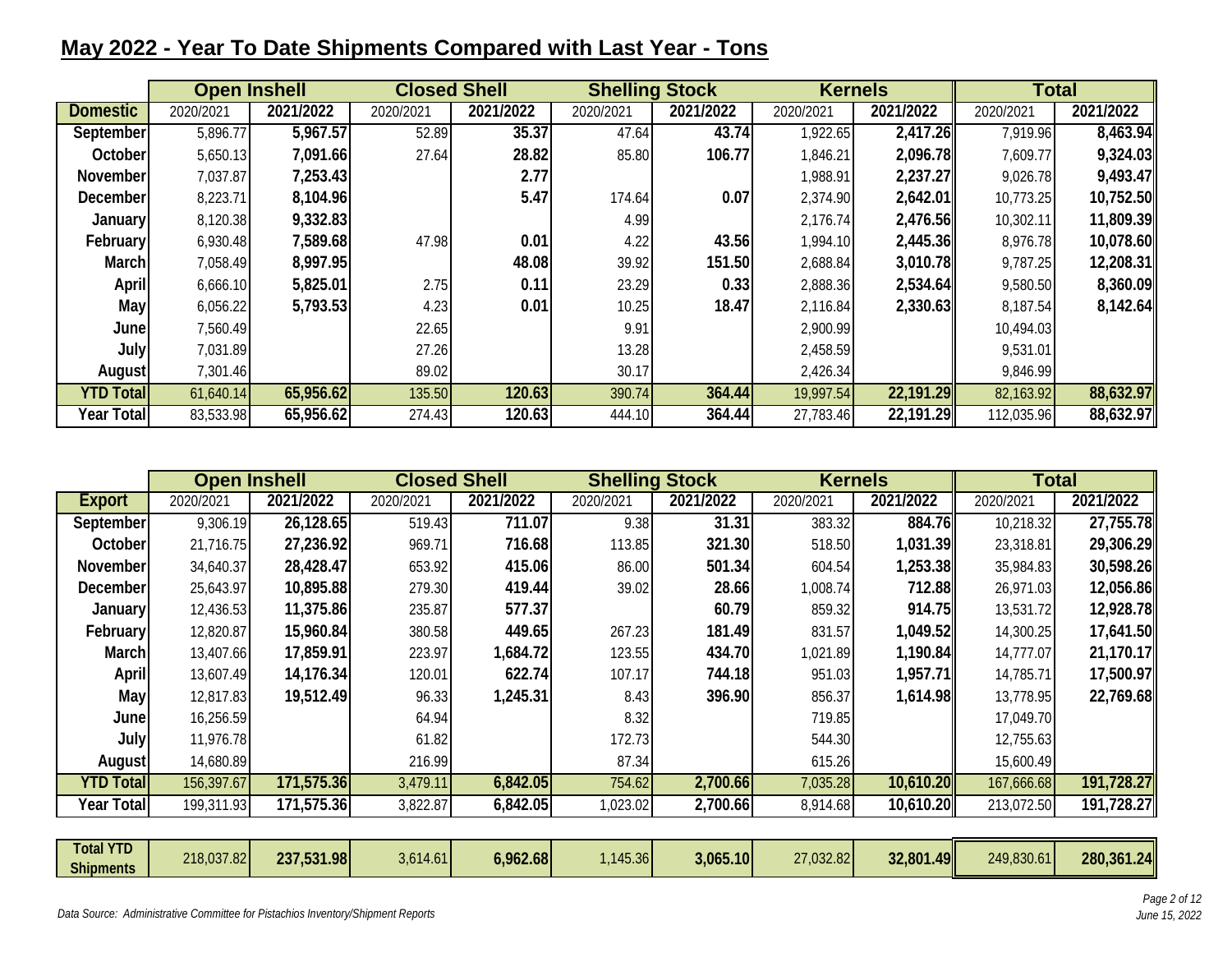|                                 |           | <b>Open Inshell</b> | <b>Closed Shell</b> |           |           | <b>Shelling Stock</b> |           | <b>Kernels</b> | <b>Totals</b> |           |
|---------------------------------|-----------|---------------------|---------------------|-----------|-----------|-----------------------|-----------|----------------|---------------|-----------|
|                                 | 2020/2021 | 2021/2022           | 2020/2021           | 2021/2022 | 2020/2021 | 2021/2022             | 2020/2021 | 2021/2022      | 2020/2021     | 2021/2022 |
| <b>North America</b>            |           |                     |                     |           |           |                       |           |                |               |           |
| Canada                          | 652.39    | 621.12              |                     |           |           |                       | 117.47    | 117.43         | 769.86        | 738.55    |
| Mexico                          | 293.95    | 438.54              |                     |           |           |                       | 0.12      | 3.67           | 294.07        | 442.22    |
| <b>Subtotal North America</b>   | 946.34    | 1,059.66            |                     |           |           |                       | 117.59    | 121.11         | 1,063.93      | 1,180.77  |
| <b>Central America</b>          |           |                     |                     |           |           |                       |           |                |               |           |
| Costa Rica                      |           |                     |                     |           |           |                       |           |                |               |           |
| Guatemala                       | 7.26      | 7.26                |                     |           |           |                       |           |                | 7.26          | 7.26      |
| Other Central America           |           |                     |                     |           |           |                       | 0.16      | 0.23           | 0.16          | 0.23      |
| <b>Subtotal Central America</b> | 7.26      | 7.26                |                     |           |           |                       | 0.16      | 0.23           | 7.42          | 7.49      |
| South America                   |           |                     |                     |           |           |                       |           |                |               |           |
| Argentina                       |           |                     |                     |           |           |                       |           |                |               |           |
| <b>Brazil</b>                   |           | 30.84               |                     |           |           |                       |           |                |               | 30.84     |
| Chile                           | 44.31     | 73.62               |                     |           |           |                       |           |                | 44.31         | 73.62     |
| Colombia                        | 25.67     | 3.86                |                     |           |           |                       |           |                | 25.67         | 3.86      |
| Ecuador                         |           | 24.49               |                     |           |           |                       |           | 1.36           |               | 25.86     |
| Peru                            | 38.77     | 14.68               |                     |           |           |                       |           |                | 38.77         | 14.68     |
| Venezuela                       |           | 8.16                |                     |           |           |                       |           |                |               | 8.16      |
| Other South America             | 1.20      | 2.27                |                     |           |           |                       | 0.29      | 0.32           | 1.48          | 2.59      |
| <b>Subtotal South America</b>   | 109.94    | 157.93              |                     |           |           |                       | 0.29      | 1.69           | 110.23        | 159.62    |
| Europe                          |           |                     |                     |           |           |                       |           |                |               |           |
| Belgium                         | 718.50    | 638.67              |                     |           |           |                       | 37.82     |                | 756.32        | 638.67    |
| Bosnia and Herzegovina          |           |                     |                     |           |           |                       |           |                |               |           |
| Bulgaria                        | 19.05     | 11.23               |                     |           |           |                       |           |                | 19.05         | 11.23     |
| Croatia                         |           | 39.92               |                     |           |           |                       |           |                |               | 39.92     |
| Cyprus                          | 11.34     |                     |                     |           |           |                       |           |                | 11.34         |           |
| Czech Republic                  | 38.92     |                     |                     |           |           |                       |           |                | 38.92         |           |
| Denmark                         |           |                     |                     |           |           |                       |           |                |               |           |
| Estonia                         |           | 59.88               |                     |           |           |                       |           |                |               | 59.88     |
| France                          | 298.74    | 329.68              |                     |           |           |                       | 19.96     |                | 318.70        | 329.68    |
| Georgia                         |           | 59.56               |                     |           |           |                       |           |                |               | 59.56     |

# **May 2022: Export Destination Report (Last Year/This Year) - Tons**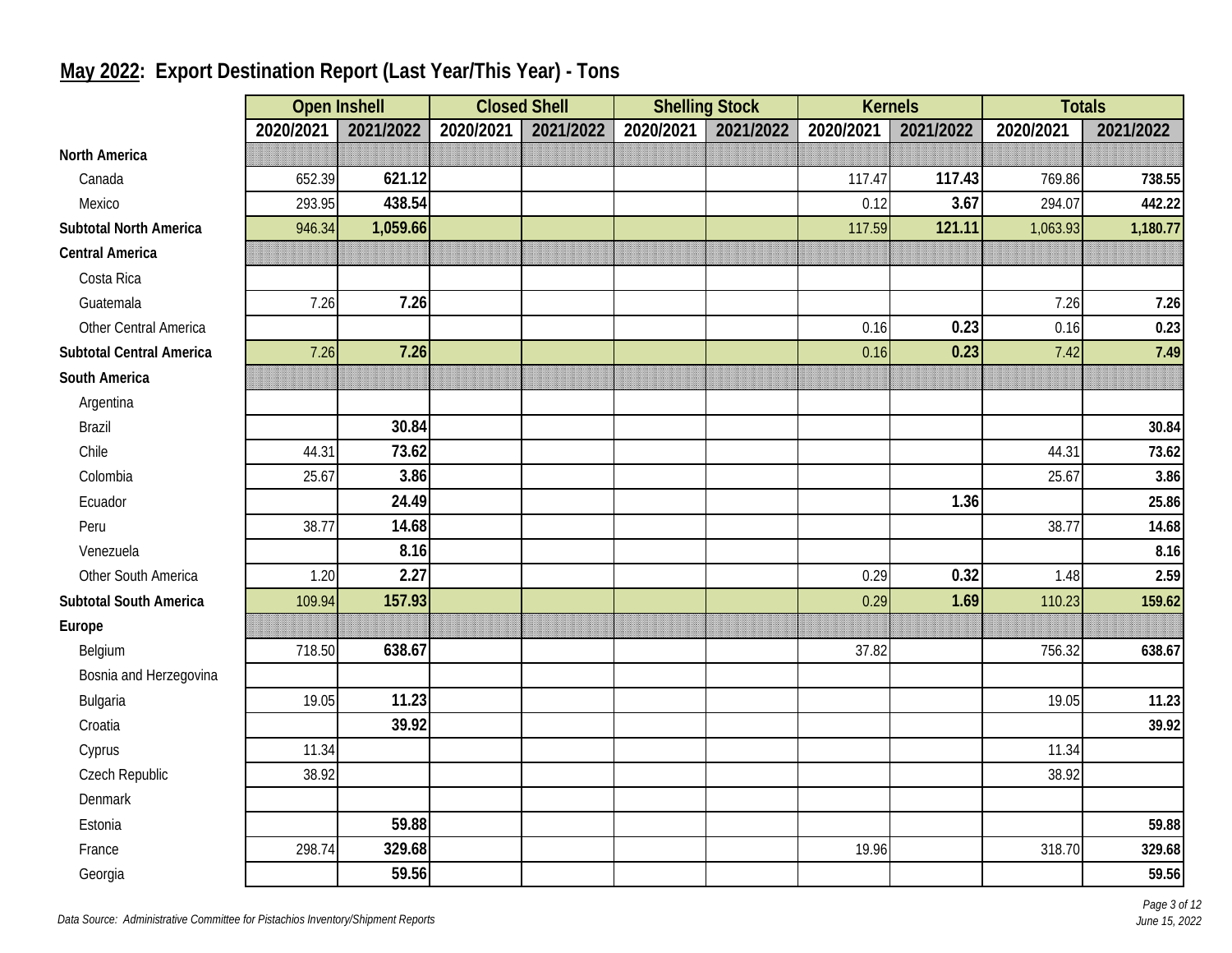|                        |           | <b>Open Inshell</b> |           | <b>Closed Shell</b> |           | <b>Shelling Stock</b> |           | <b>Kernels</b> | <b>Totals</b> |           |
|------------------------|-----------|---------------------|-----------|---------------------|-----------|-----------------------|-----------|----------------|---------------|-----------|
|                        | 2020/2021 | 2021/2022           | 2020/2021 | 2021/2022           | 2020/2021 | 2021/2022             | 2020/2021 | 2021/2022      | 2020/2021     | 2021/2022 |
| Germany                | 4,031.60  | 3,331.72            |           | 1.60                |           | 3.12                  | 69.68     | 98.40          | 4,101.28      | 3,434.85  |
| Greece                 | 19.05     | 39.01               |           |                     |           |                       |           |                | 19.05         | 39.01     |
| Italy                  | 365.42    | 408.33              | 39.92     | 254.47              |           |                       | 58.92     | 39.92          | 464.26        | 702.72    |
| Latvia                 | 4.99      |                     |           |                     |           |                       |           |                | 4.99          |           |
| Lithuania              | 69.85     | 159.67              |           |                     |           |                       |           |                | 69.85         | 159.67    |
| Luxembourg             | 439.08    | 59.88               |           |                     |           |                       | 19.96     |                | 459.04        | 59.88     |
| Netherlands            | 481.81    | 430.27              |           |                     |           |                       | 19.96     | 38.10          | 501.77        | 468.37    |
| Norway                 | 27.22     | 19.05               |           |                     |           |                       | 2.72      |                | 29.94         | 19.05     |
| Poland                 | 258.05    | 338.78              |           |                     |           |                       |           |                | 258.05        | 338.78    |
| Portugal               |           | 19.96               |           |                     |           |                       |           |                |               | 19.96     |
| Romania                |           | 9.98                |           |                     |           |                       |           |                |               | 9.98      |
| Russia                 |           |                     |           |                     |           |                       |           |                |               |           |
| Spain                  | 1,345.57  | 1,359.64            |           |                     |           |                       | 18.51     |                | 1,364.08      | 1,359.64  |
| Sweden                 |           | 25.95               |           |                     |           |                       |           |                |               | 25.95     |
| Switzerland            | 39.92     | 78.02               |           |                     |           |                       |           |                | 39.92         | 78.02     |
| Ukraine                | 133.36    |                     |           |                     |           |                       |           |                | 133.36        |           |
| United Kingdom         | 434.44    | 495.78              |           |                     |           |                       | 68.58     | 57.15          | 503.02        | 552.94    |
| Other Europe           | 79.83     | 158.76              |           |                     |           |                       |           |                | 79.83         | 158.76    |
| <b>Subtotal Europe</b> | 8,816.75  | 8,073.71            | 39.92     | 256.07              |           | 3.12                  | 316.10    | 233.57         | 9,172.77      | 8,566.48  |
| Asia                   |           |                     |           |                     |           |                       |           |                |               |           |
| China                  | 1,062.31  | 2,633.00            | 24.84     | 498.98              | 5.09      | 66.60                 |           | 21.44          | 1,092.25      | 3,220.02  |
| Hong Kong              | 137.06    | 796.89              | 31.56     | 6.76                | 3.34      | 17.11                 | 0.68      |                | 172.64        | 820.76    |
| India                  | 239.50    | 1,780.27            |           |                     |           |                       | 17.96     | 171.08         | 257.46        | 1,951.34  |
| Indonesia              |           | 11.23               |           |                     |           |                       |           |                |               | 11.23     |
| Japan                  | 162.39    | 189.24              |           |                     |           |                       | 85.34     | 129.63         | 247.72        | 318.87    |
| Korea                  | 65.34     | 141.28              |           |                     |           |                       | 19.83     | 47.52          | 85.17         | 188.80    |
| Malaysia               | 13.59     | 27.22               |           |                     |           |                       |           |                | 13.59         | 27.22     |
| Philippines            | 18.82     |                     |           |                     |           |                       |           |                | 18.82         |           |
| Singapore              |           | 31.00               |           |                     |           |                       |           |                |               | 31.00     |
| Taiwan                 |           | $\overline{53.75}$  |           |                     |           |                       |           |                |               | 53.75     |

# **May 2022: Export Destination Report (Last Year/This Year) - Tons**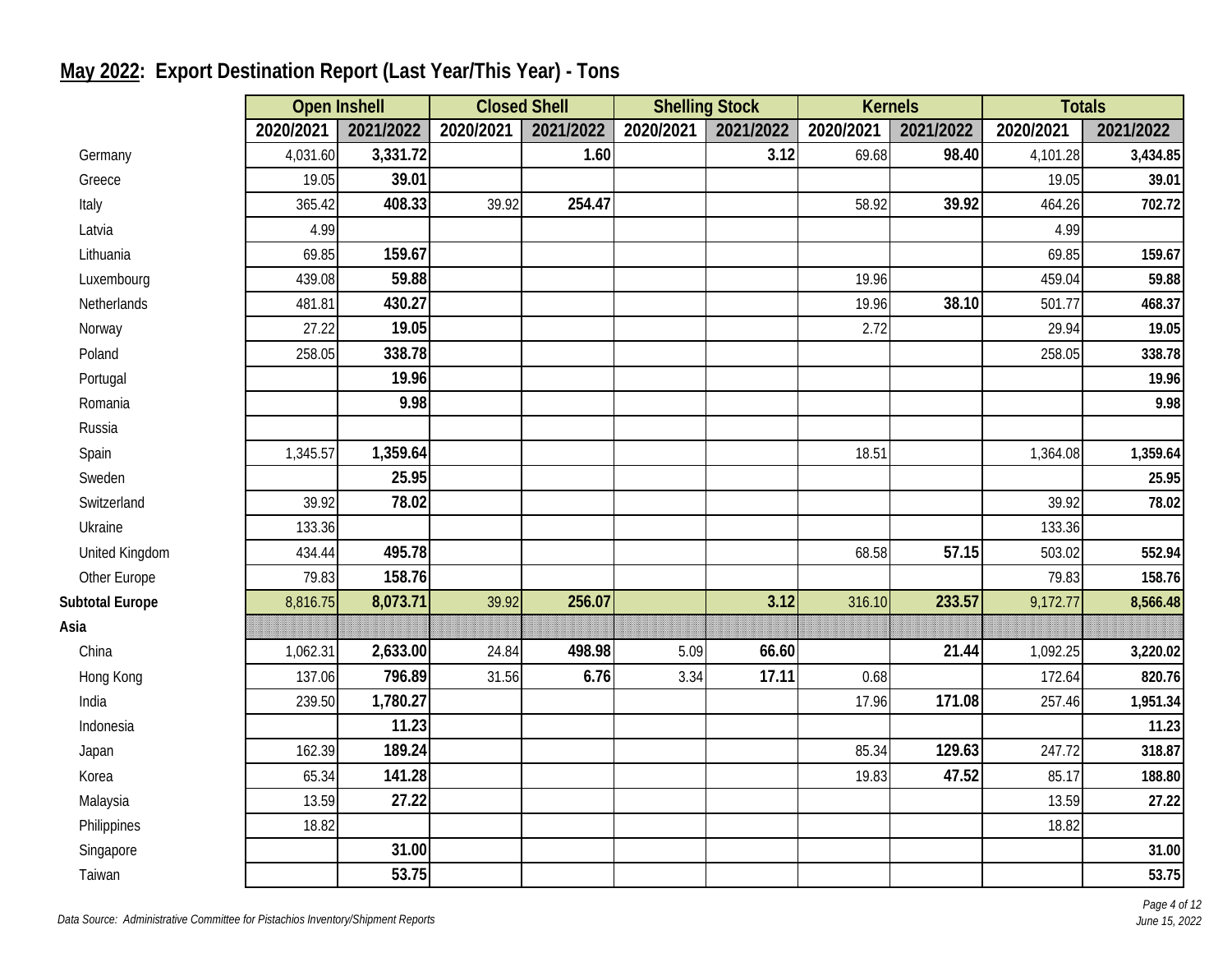|                             |           | <b>Open Inshell</b> | <b>Closed Shell</b> |           | <b>Shelling Stock</b> |           | <b>Kernels</b> |           | <b>Totals</b> |           |
|-----------------------------|-----------|---------------------|---------------------|-----------|-----------------------|-----------|----------------|-----------|---------------|-----------|
|                             | 2020/2021 | 2021/2022           | 2020/2021           | 2021/2022 | 2020/2021             | 2021/2022 | 2020/2021      | 2021/2022 | 2020/2021     | 2021/2022 |
| Thailand                    | 25.86     | 72.69               |                     |           |                       |           |                |           | 25.86         | 72.69     |
| Vietnam                     | 79.83     | 552.23              |                     | 25.99     |                       | 81.60     | 174.18         | 0.99      | 254.02        | 660.82    |
| Other Asia                  |           |                     |                     |           |                       |           |                |           |               |           |
| Subtotal Asia               | 1,804.70  | 6,288.79            | 56.41               | 531.73    | 8.43                  | 165.31    | 297.99         | 370.66    | 2,167.53      | 7,356.49  |
| Middle East & Africa        |           |                     |                     |           |                       |           |                |           |               |           |
| Algeria                     | 76.66     |                     |                     |           |                       |           |                |           | 76.66         |           |
| Bahrain                     |           |                     |                     |           |                       |           |                |           |               |           |
| Egypt                       | 95.90     | 30.39               |                     |           |                       |           |                |           | 95.90         | 30.39     |
| Israel                      | 406.25    | 286.46              |                     |           |                       |           | 1.91           | 39.92     | 408.16        | 326.38    |
| Jordan                      |           |                     |                     | 119.75    |                       |           |                | 219.54    |               | 339.29    |
| Kuwait                      |           |                     |                     |           |                       |           |                |           |               |           |
| Lebanon                     |           |                     |                     | 39.01     |                       |           |                |           |               | 39.01     |
| Morocco                     |           | 118.62              |                     |           |                       |           |                |           |               | 118.62    |
| Qatar                       |           | 19.05               |                     |           |                       |           |                |           |               | 19.05     |
| Saudi Arabia                | 269.03    | 646.05              |                     |           |                       |           |                |           | 269.03        | 646.05    |
| South Africa                | 8.16      | 79.83               |                     | 0.13      |                       | 0.37      | $-0.01$        |           | 8.15          | 80.33     |
| Turkey                      |           | 1,940.69            |                     | 220.60    |                       | 228.09    | 106.51         | 628.19    | 106.51        | 3,017.57  |
| <b>United Arab Emirates</b> | 193.23    | 732.53              |                     | 78.02     |                       |           |                |           | 193.23        | 810.54    |
| Other Middle East & Africa  | 13.15     |                     |                     |           |                       |           |                |           | 13.15         |           |
| Subtotal M. East/Africa     | 1,062.40  | 3,853.62            |                     | 457.51    |                       | 228.46    | 108.40         | 887.65    | 1,170.79      | 5,427.24  |
| Australia/Oceania           |           |                     |                     |           |                       |           |                |           |               |           |
| Australia                   | 30.80     | 57.38               |                     |           |                       |           | 15.77          |           | 46.57         | 57.38     |
| Fr. Polynesia (Tahiti)      |           |                     |                     |           |                       |           |                |           |               |           |
| New Zealand                 | 39.46     | 13.15               |                     |           |                       |           |                |           | 39.46         | 13.15     |
| Other Australia/Oceania     | 0.17      | 0.98                |                     |           |                       |           | 0.07           | 0.07      | 0.24          | 1.05      |
| Subtotal Aus./Oceania       | 70.44     | 71.51               |                     |           |                       |           | 15.84          | 0.07      | 86.28         | 71.59     |
|                             |           |                     |                     |           |                       |           |                |           |               |           |
| <b>Totals</b>               | 12,817.83 | 19,512.49           | 96.33               | 1,245.31  | 8.43                  | 396.90    | 856.37         | 1,614.98  | 13,778.95     | 22,769.68 |

# **May 2022: Export Destination Report (Last Year/This Year) - Tons**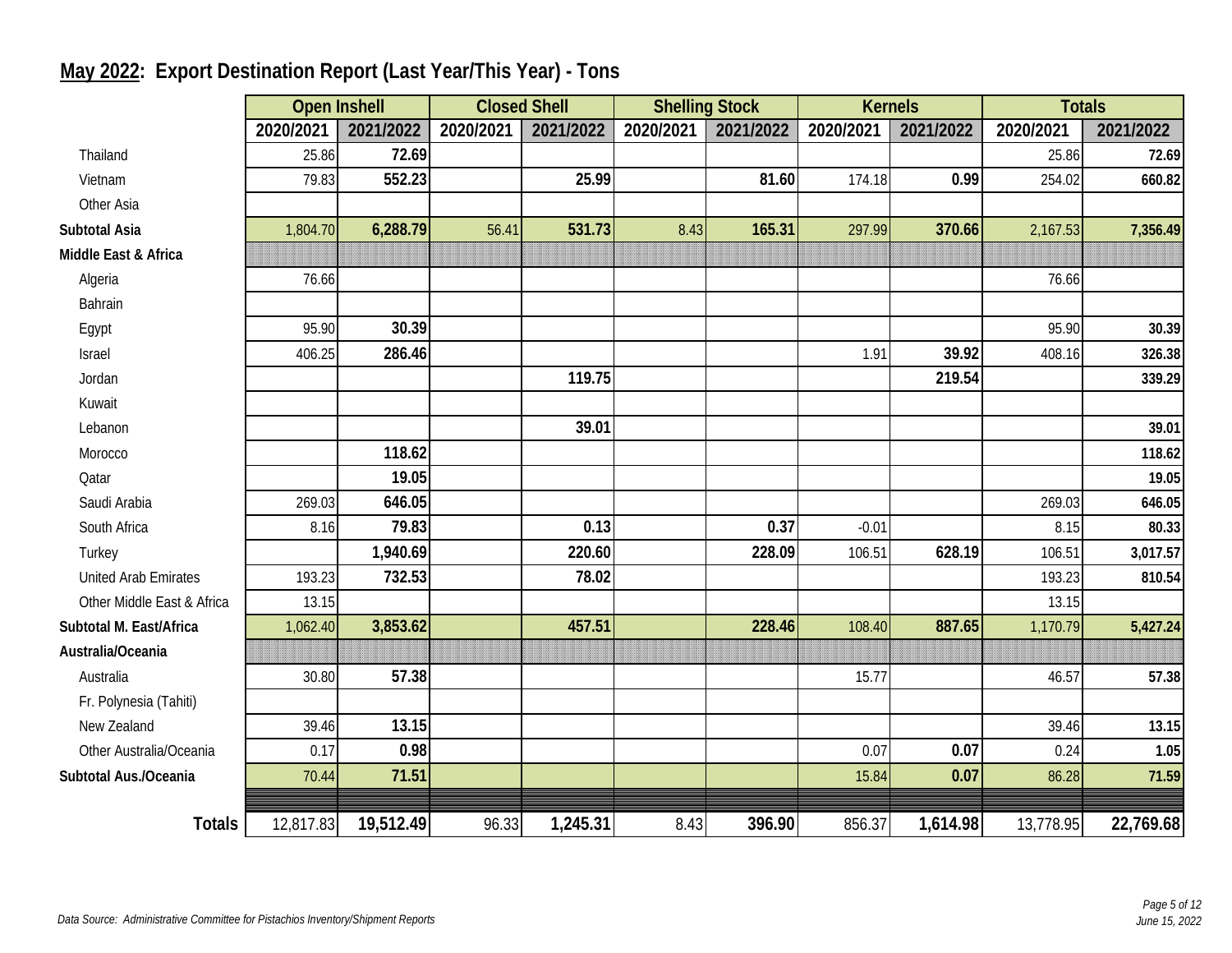|                                 | <b>Open Inshell</b> |           | <b>Closed Shell</b> |           |           | <b>Shelling Stock</b> | <b>Kernels</b> |           | <b>Totals</b> |           |
|---------------------------------|---------------------|-----------|---------------------|-----------|-----------|-----------------------|----------------|-----------|---------------|-----------|
|                                 | 2020/2021           | 2021/2022 | 2020/2021           | 2021/2022 | 2020/2021 | 2021/2022             | 2020/2021      | 2021/2022 | 2020/2021     | 2021/2022 |
| <b>North America</b>            |                     |           |                     |           |           |                       |                |           |               |           |
| Canada                          | 6,552.58            | 6,441.40  |                     |           |           |                       | 1,130.07       | 1,131.24  | 7,682.65      | 7,572.64  |
| Mexico                          | 3,018.45            | 4,862.09  |                     | 0.57      |           | 0.92                  | 47.04          | 139.10    | 3,065.48      | 5,002.68  |
| <b>Subtotal North America</b>   | 9,571.02            | 11,303.49 |                     | 0.57      |           | 0.92                  | 1,177.11       | 1,270.34  | 10,748.13     | 12,575.32 |
| <b>Central America</b>          |                     |           |                     |           |           |                       |                |           |               |           |
| Costa Rica                      | 21.40               | 14.06     |                     |           |           |                       | 4.08           | 2.04      | 25.48         | 16.10     |
| Guatemala                       | 22.24               | 34.31     |                     |           |           |                       | 0.02           | 1.34      | 22.26         | 35.65     |
| Other Central America           | 4.52                | 6.11      |                     |           |           |                       | 0.39           | 0.83      | 4.91          | 6.94      |
| <b>Subtotal Central America</b> | 48.16               | 54.48     |                     |           |           |                       | 4.49           | 4.21      | 52.64         | 58.69     |
| South America                   |                     |           |                     |           |           |                       |                |           |               |           |
| Argentina                       | 19.96               | 29.05     |                     |           |           |                       |                | 2.99      | 19.96         | 32.05     |
| <b>Brazil</b>                   | 61.26               | 102.59    |                     |           |           |                       | 10.92          | 14.43     | 72.18         | 117.02    |
| Chile                           | 452.35              | 509.25    |                     |           |           |                       | 5.91           | 4.40      | 458.27        | 513.65    |
| Colombia                        | 250.72              | 202.15    |                     |           |           |                       | 2.50           | 2.04      | 253.22        | 204.19    |
| Ecuador                         | 95.14               | 120.29    |                     |           |           |                       | 2.01           | 2.49      | 97.16         | 122.78    |
| Peru                            | 210.83              | 162.32    |                     |           |           |                       |                |           | 210.83        | 162.32    |
| Venezuela                       | 0.91                | 22.91     |                     |           |           |                       |                |           | 0.91          | 22.91     |
| Other South America             | 1.81                | 3.12      |                     |           |           |                       | 0.29           | 0.80      | 2.10          | 3.92      |
| <b>Subtotal South America</b>   | 1,092.98            | 1,151.67  |                     |           |           |                       | 21.64          | 27.17     | 1,114.62      | 1,178.84  |
| Europe                          |                     |           |                     |           |           |                       |                |           |               |           |
| Belgium                         | 4,992.98            | 3,632.21  |                     |           |           |                       | 173.90         | 97.01     | 5,166.88      | 3,729.22  |
| Bosnia and Herzegovina          |                     | 84.07     |                     |           |           |                       |                | 2.99      |               | 87.07     |
| Bulgaria                        | 110.59              | 268.41    |                     |           |           |                       |                |           | 110.59        | 268.41    |
| Croatia                         |                     | 153.68    |                     |           |           |                       |                |           |               | 153.68    |
| Cyprus                          | 52.62               | 28.01     |                     |           |           |                       | 5.44           | 5.02      | 58.06         | 33.03     |
| Czech Republic                  | 354.54              | 603.28    |                     |           |           |                       |                | 7.97      | 354.54        | 611.26    |
| Denmark                         |                     |           |                     |           |           |                       |                |           |               |           |
| Estonia                         |                     | 399.17    |                     |           |           |                       |                |           |               | 399.17    |
| France                          | 2,844.78            | 3,522.39  |                     | 0.39      |           | 0.25                  | 181.88         | 10.08     | 3,026.66      | 3,533.12  |
| Georgia                         |                     | 573.53    |                     |           |           |                       |                |           |               | 573.53    |

# **May 2022: Year to Date Export Destination Report (Last Year/This Year) - Tons**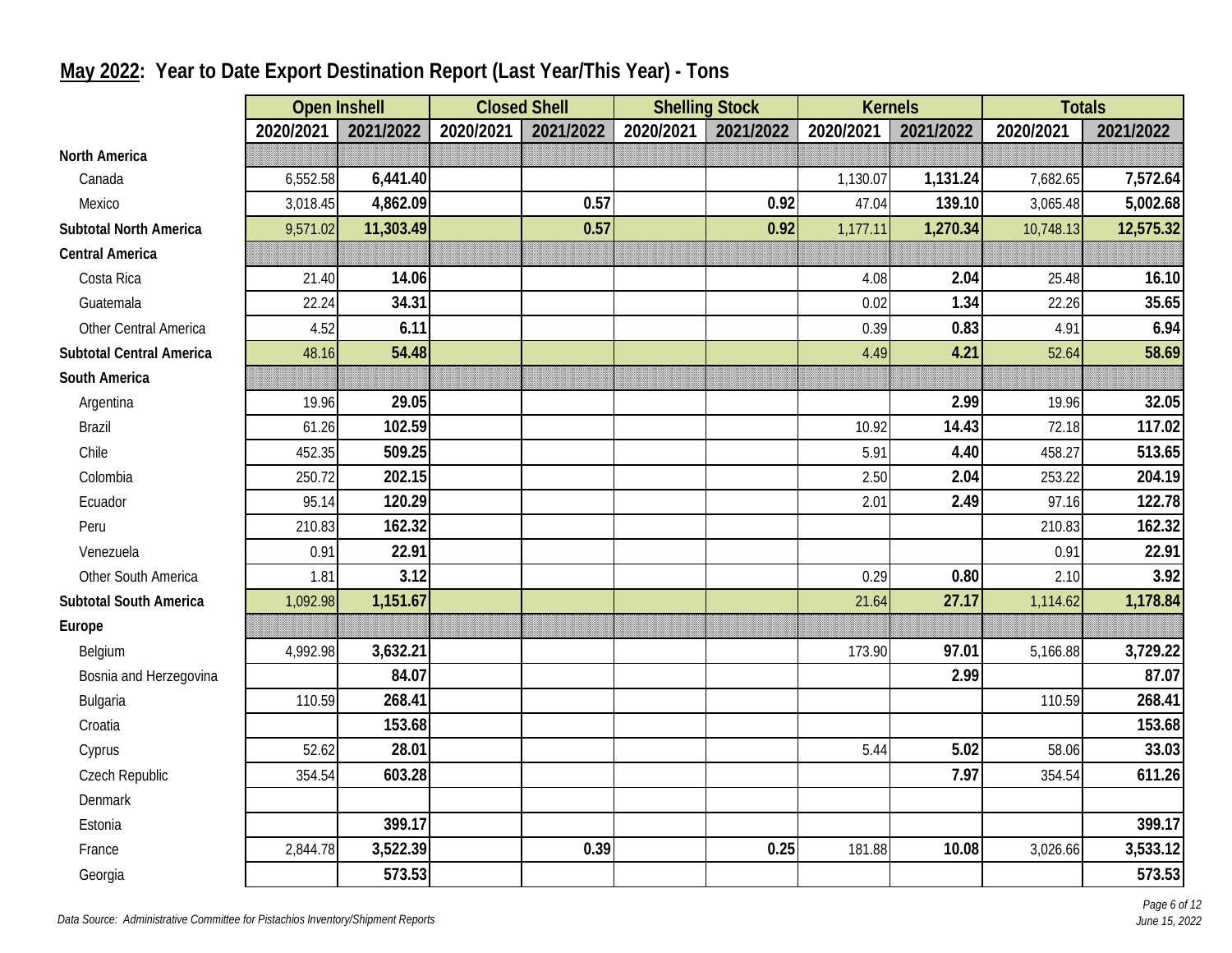|                        |           | <b>Open Inshell</b> | <b>Closed Shell</b> |           | <b>Shelling Stock</b> |           |           | <b>Kernels</b> | <b>Totals</b> |           |
|------------------------|-----------|---------------------|---------------------|-----------|-----------------------|-----------|-----------|----------------|---------------|-----------|
|                        | 2020/2021 | 2021/2022           | 2020/2021           | 2021/2022 | 2020/2021             | 2021/2022 | 2020/2021 | 2021/2022      | 2020/2021     | 2021/2022 |
| Germany                | 25,940.64 | 24,009.84           |                     | 61.48     |                       | 3.12      | 833.95    | 839.10         | 26,774.59     | 24,913.54 |
| Greece                 | 58.97     | 248.11              |                     |           |                       |           |           |                | 58.97         | 248.11    |
| Italy                  | 3,650.23  | 3,912.99            | 199.58              | 484.32    |                       | 0.32      | 163.61    | 191.41         | 4,013.43      | 4,589.03  |
| Latvia                 | 67.54     | 88.52               |                     |           |                       |           |           |                | 67.54         | 88.52     |
| Lithuania              | 1,218.44  | 1,769.44            |                     |           |                       |           |           |                | 1,218.44      | 1,769.44  |
| Luxembourg             | 5,107.18  | 1,117.67            |                     |           |                       |           | 79.69     |                | 5,186.87      | 1,117.67  |
| Netherlands            | 5,189.84  | 4,791.12            |                     |           |                       |           | 354.26    | 425.50         | 5,544.10      | 5,216.62  |
| Norway                 | 130.69    | 194.99              |                     |           |                       |           | 22.23     | 20.87          | 152.92        | 215.85    |
| Poland                 | 1,391.63  | 2,320.97            |                     | 19.96     |                       |           |           |                | 1,391.63      | 2,340.93  |
| Portugal               | 418.79    | 39.92               |                     |           |                       |           | 31.03     |                | 449.81        | 39.92     |
| Romania                | 43.91     | 212.83              |                     |           |                       |           |           |                | 43.91         | 212.83    |
| Russia                 | 1.50      | 61.37               |                     |           |                       |           | 18.47     | 18.47          | 19.96         | 79.84     |
| Spain                  | 8,148.17  | 9,445.39            | 5.83                | 20.17     | 41.29                 | 53.23     | 21.47     | 8.27           | 8,216.77      | 9,527.05  |
| Sweden                 |           | 86.55               |                     |           |                       |           |           |                |               | 86.55     |
| Switzerland            | 684.03    | 528.90              |                     |           |                       |           |           |                | 684.03        | 528.90    |
| Ukraine                | 763.71    | 237.46              |                     |           |                       |           |           |                | 763.71        | 237.46    |
| United Kingdom         | 3,966.20  | 3,326.63            |                     |           |                       |           | 277.79    | 276.18         | 4,243.99      | 3,602.81  |
| Other Europe           | 1,107.56  | 926.32              |                     |           |                       |           | 0.49      |                | 1,108.05      | 926.32    |
| <b>Subtotal Europe</b> | 66,244.52 | 62,583.75           | 205.42              | 586.31    | 41.29                 | 56.92     | 2,164.20  | 1,902.87       | 68,655.43     | 65,129.85 |
| Asia                   |           |                     |                     |           |                       |           |           |                |               |           |
| China                  | 46,370.61 | 56,360.07           | 1,628.58            | 1,450.62  | 93.25                 | 318.10    | 31.56     | 415.65         | 48,123.99     | 58,544.44 |
| Hong Kong              | 10,841.93 | 7,109.15            | 1,001.95            | 387.86    | 162.52                | 489.04    | 5.03      | 4.13           | 12,011.44     | 7,990.18  |
| India                  | 1,234.75  | 4,048.57            |                     |           |                       | 39.92     | 185.91    | 408.51         | 1,420.65      | 4,497.00  |
| Indonesia              | 18.46     | 27.30               |                     |           |                       |           |           |                | 18.46         | 27.30     |
| Japan                  | 1,297.18  | 2,017.30            |                     |           |                       |           | 528.96    | 1,104.48       | 1,826.14      | 3,121.78  |
| Korea, South           | 657.38    | 941.61              |                     | 0.32      |                       | 0.92      | 242.29    | 227.56         | 899.67        | 1,170.41  |
| Malaysia               | 244.67    | 446.08              |                     |           |                       |           | 4.08      | 4.35           | 248.75        | 450.43    |
| Philippines            | 111.45    | 114.71              |                     |           |                       |           | 12.25     | 11.84          | 123.71        | 126.56    |
| Singapore              | 165.10    | 325.11              |                     | 19.95     |                       |           | 7.35      | 19.04          | 172.45        | 364.09    |
| Taiwan                 | 823.85    | 656.77              |                     |           |                       |           |           | 0.01           | 823.85        | 656.78    |

# **May 2022: Year to Date Export Destination Report (Last Year/This Year) - Tons**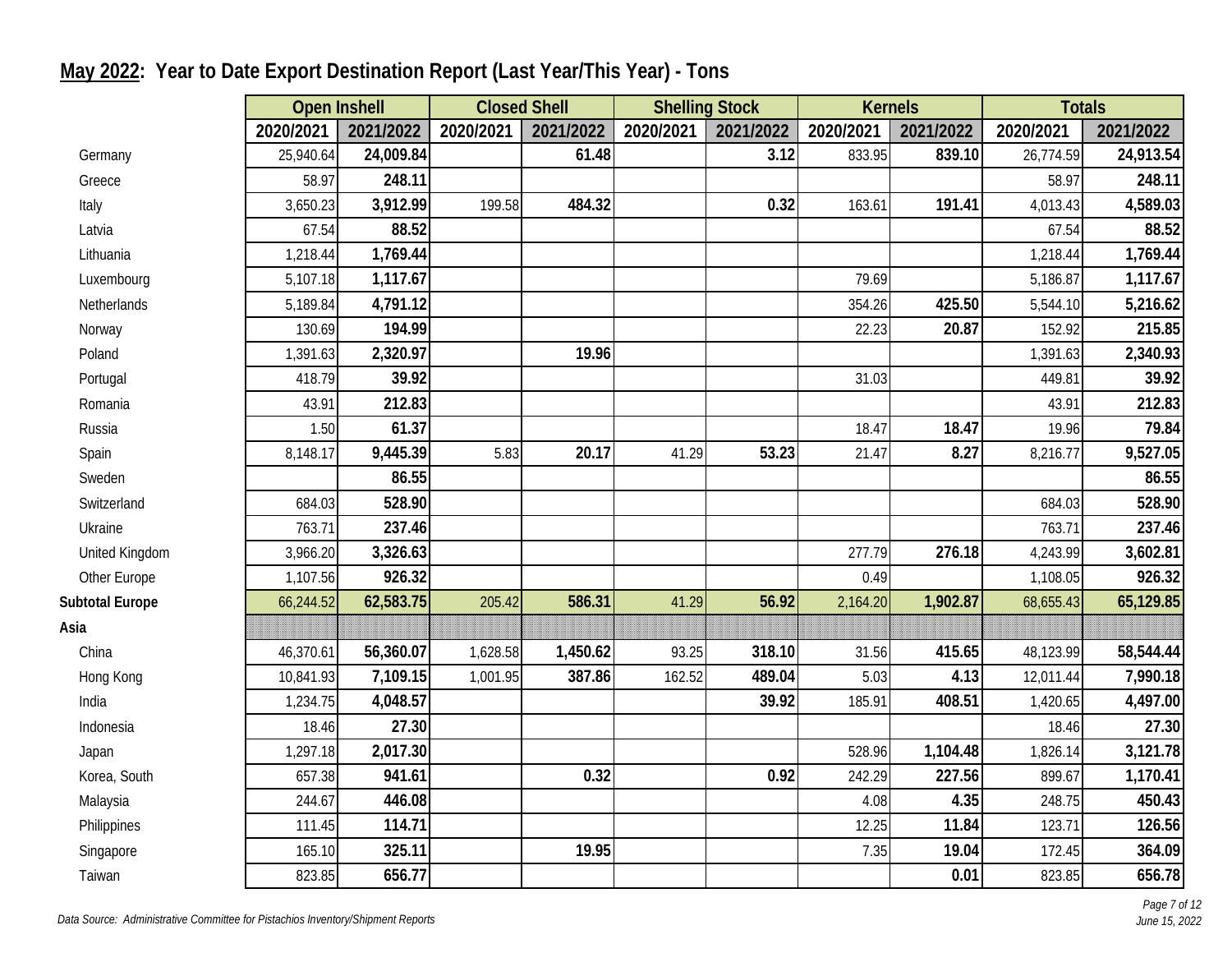|                             |            | <b>Open Inshell</b> | <b>Closed Shell</b> |           | <b>Shelling Stock</b> |           | <b>Kernels</b> |           | <b>Totals</b> |            |
|-----------------------------|------------|---------------------|---------------------|-----------|-----------------------|-----------|----------------|-----------|---------------|------------|
|                             | 2020/2021  | 2021/2022           | 2020/2021           | 2021/2022 | 2020/2021             | 2021/2022 | 2020/2021      | 2021/2022 | 2020/2021     | 2021/2022  |
| Thailand                    | 333.70     | 537.95              |                     |           |                       |           | 105.65         | 78.11     | 439.35        | 616.06     |
| Vietnam                     | 2,770.22   | 3,785.92            | 569.67              | 1,078.32  | 272.78                | 773.84    | 329.68         | 316.51    | 3,942.35      | 5,954.58   |
| Other Asia                  | 18.96      |                     |                     |           |                       |           |                |           | 18.96         |            |
| <b>Subtotal Asia</b>        | 64,888.27  | 76,370.54           | 3,200.20            | 2,937.06  | 528.55                | 1,621.82  | 1,452.76       | 2,590.20  | 70,069.78     | 83,519.61  |
| Middle East & Africa        |            |                     |                     |           |                       |           |                |           |               |            |
| Algeria                     | 307.83     | 662.76              |                     |           |                       |           | 27.22          | 17.77     | 335.05        | 680.53     |
| Bahrain                     |            | 199.58              |                     |           |                       |           |                |           |               | 199.58     |
| Egypt                       | 1,406.40   | 921.14              |                     |           |                       |           |                |           | 1,406.40      | 921.14     |
| Israel                      | 3,503.40   | 3,482.08            |                     |           |                       |           | 66.60          | 178.06    | 3,570.00      | 3,660.14   |
| Jordan                      |            | 199.58              |                     | 498.96    |                       |           | 429.60         | 509.01    | 429.60        | 1,207.55   |
| Kuwait                      |            | 328.61              |                     |           |                       |           |                |           |               | 328.61     |
| Lebanon                     |            |                     |                     | 117.03    |                       |           | 35.81          |           | 35.81         | 117.03     |
| Morocco                     |            | 858.30              |                     |           |                       |           |                |           |               | 858.30     |
| Qatar                       |            | 134.27              |                     |           |                       |           |                |           |               | 134.27     |
| Saudi Arabia                | 5,018.63   | 5,351.87            |                     |           |                       |           | 171.37         |           | 5,190.00      | 5,351.87   |
| South Africa                | 256.54     | 240.18              |                     | 0.13      |                       | 0.37      | 2.35           | 8.87      | 258.90        | 249.55     |
| Turkey                      | 443.11     | 3,329.66            | 73.49               | 2,467.57  | 184.79                | 1,019.63  | 1,330.43       | 3,924.88  | 2,031.82      | 10,741.74  |
| <b>United Arab Emirates</b> | 1,578.17   | 2,963.69            |                     | 234.06    |                       |           |                | 25.58     | 1,578.17      | 3,223.33   |
| Other Middle East & Africa  | 697.40     | 42.18               |                     |           |                       |           | 4.76           |           | 702.16        | 42.18      |
| Subtotal M. East/Africa     | 13,211.48  | 18,713.91           | 73.49               | 3,317.75  | 184.79                | 1,020.00  | 2,068.14       | 4,664.17  | 15,537.91     | 27,715.83  |
| Australia/Oceania           |            |                     |                     |           |                       |           |                |           |               |            |
| Australia                   | 1,048.95   | 1,132.81            |                     |           |                       |           | 132.60         | 147.59    | 1,181.55      | 1,280.40   |
| Fr. Polynesia (Tahiti)      | 0.29       | 0.29                |                     |           |                       |           |                |           | 0.29          | 0.29       |
| New Zealand                 | 290.60     | 259.89              |                     | 0.35      |                       | 1.01      | 13.70          | 2.99      | 304.30        | 264.24     |
| Other Australia/Oceania     | 1.40       | 4.53                |                     |           |                       |           | 0.63           | 0.66      | 2.03          | 5.19       |
| Subtotal Aus./Oceania       | 1,341.24   | 1,397.52            |                     | 0.35      |                       | 1.01      | 146.93         | 151.25    | 1,488.17      | 1,550.13   |
|                             |            |                     |                     |           |                       |           |                |           |               |            |
| <b>Totals</b>               | 156,397.67 | 171,575.36          | 3,479.11            | 6,842.05  | 754.62                | 2,700.66  | 7,035.28       | 10,610.20 | 167,666.68    | 191,728.27 |

### **May 2022: Year to Date Export Destination Report (Last Year/This Year) - Tons**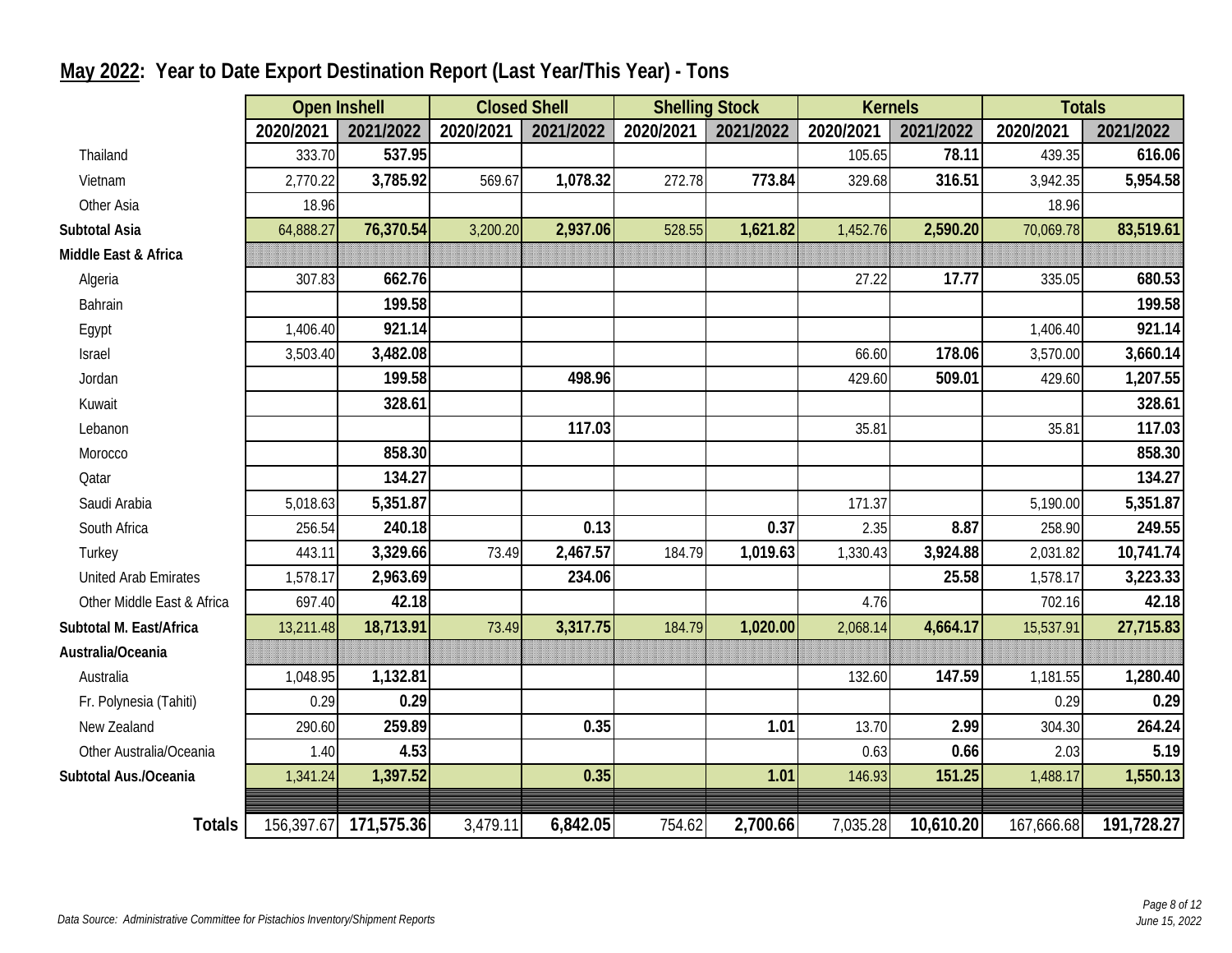#### **Commerce Bureau of the United States Department of Commerce Bureau of the Census** *2021-2022 Pistachio Export Report - Tons*

|                                 |          | Latest Month - USA Trade Online |            |          | Year to Date - USA Trade Online |                            |          |           |  |
|---------------------------------|----------|---------------------------------|------------|----------|---------------------------------|----------------------------|----------|-----------|--|
|                                 |          |                                 | April 2022 |          |                                 | September 2021- April 2022 |          |           |  |
|                                 | In Shell | Shelled                         | NESOI**    | Total    | In Shell                        | Shelled                    | NESOI**  | Total     |  |
| North America                   |          |                                 |            |          |                                 |                            |          |           |  |
| Canada                          | 98.80    | 58.22                           | 723.85     | 880.87   | 622.77                          | 355.37                     | 6,422.59 | 7,400.73  |  |
| Mexico                          | 392.00   | 20.87                           | 241.57     | 654.44   | 2,411.43                        | 172.21                     | 2,230.22 | 4,813.86  |  |
| <b>Subtotal North America</b>   | 490.81   | 79.09                           | 965.41     | 1,535.31 | 3,034.20                        | 527.57                     | 8,652.81 | 12,214.58 |  |
| <b>Central America</b>          |          |                                 |            |          |                                 |                            |          |           |  |
| Antigua & Barbuda               |          |                                 |            |          |                                 |                            |          |           |  |
| Aruba                           |          |                                 | 1.64       | 1.64     |                                 |                            | 8.38     | 8.38      |  |
| <b>Bahamas</b>                  |          | 0.23                            |            | 0.23     | 0.54                            | 0.23                       | 1.16     | 1.92      |  |
| Barbados                        |          |                                 | 0.48       | 0.48     | 0.33                            | 0.47                       | 8.55     | 9.35      |  |
| Belize                          |          |                                 |            |          |                                 |                            | 0.20     | 0.20      |  |
| Bermuda                         |          |                                 |            |          |                                 |                            | 0.48     | 0.48      |  |
| British Virgin Islands          |          |                                 |            |          | 0.38                            |                            |          | 0.38      |  |
| Cayman Islands                  |          |                                 |            |          |                                 |                            | 4.66     | 4.66      |  |
| Costa Rica                      |          |                                 | 7.54       | 7.54     | 0.69                            | 5.10                       | 62.10    | 67.89     |  |
| Curacao                         |          |                                 |            |          | 0.37                            |                            |          | 0.37      |  |
| Dominican Republic              | 3.48     |                                 | 5.04       | 8.52     | 4.21                            |                            | 65.11    | 69.32     |  |
| El Salvador                     |          |                                 | 4.54       | 4.54     | 2.04                            | 0.18                       | 56.97    | 59.18     |  |
| Grenada                         |          |                                 |            |          |                                 |                            |          |           |  |
| Guatemala                       |          |                                 | 5.03       | 5.03     |                                 | 0.45                       | 95.20    | 95.65     |  |
| Haiti                           |          |                                 |            |          |                                 |                            |          |           |  |
| Honduras                        |          |                                 | 5.50       | 5.50     |                                 |                            | 42.74    | 42.74     |  |
| Jamaica                         | 0.91     |                                 | 3.43       | 4.33     | 2.97                            | 0.47                       | 24.99    | 28.44     |  |
| Nicaragua                       |          |                                 | 1.93       | 1.93     |                                 |                            | 7.10     | 7.10      |  |
| Panama                          |          |                                 | 8.70       | 8.70     | 6.64                            | 3.14                       | 66.71    | 76.49     |  |
| Sint Maarten                    |          |                                 | 0.42       | 0.42     |                                 |                            | 3.27     | 3.27      |  |
| St Kitts and Nevis              |          |                                 |            |          |                                 |                            |          |           |  |
| St Lucia                        |          |                                 | 0.29       | 0.29     |                                 |                            | 0.63     | 0.63      |  |
| Trinidad and Tobago             |          |                                 | 4.53       | 4.53     | 1.13                            | 1.13                       | 39.76    | 42.03     |  |
| <b>Turks and Caicos Islands</b> |          |                                 |            |          |                                 |                            |          |           |  |
| <b>Subtotal Central America</b> | 4.39     | 0.23                            | 49.07      | 53.69    | 19.29                           | 11.17                      | 488.03   | 518.49    |  |
| South America                   |          |                                 |            |          |                                 |                            |          |           |  |
| Argentina                       |          |                                 |            |          | 12.99                           |                            |          | 12.99     |  |
| Bolivia                         |          |                                 |            |          | 0.18                            |                            |          | 0.18      |  |
| <b>Brazil</b>                   |          |                                 |            |          | 21.02                           |                            | 6.92     | 27.94     |  |
| Chile                           | 38.98    |                                 |            | 38.98    | 362.67                          | 11.57                      | 0.13     | 374.37    |  |
| Colombia                        | 13.88    |                                 | 9.26       | 23.14    | 107.71                          | 16.82                      | 158.03   | 282.56    |  |
| Ecuador                         |          |                                 | 14.50      | 14.50    | 22.95                           | 13.88                      | 16.46    | 53.29     |  |
| Guyana                          |          |                                 | 0.35       | 0.35     |                                 |                            | 0.35     | 0.35      |  |
| Paraguay                        |          |                                 |            |          |                                 |                            |          |           |  |
| Peru                            | 36.10    |                                 |            | 36.10    | 95.42                           |                            | 1.53     | 96.95     |  |
| Suriname                        |          |                                 |            |          |                                 |                            | 0.29     | 0.29      |  |
| Uruguay                         |          |                                 | 1.91       | 1.91     |                                 |                            | 8.14     | 8.14      |  |
| Venezuela                       | 0.39     |                                 |            | 0.39     | 1.70                            |                            | 14.11    | 15.81     |  |
| <b>Subtotal South America</b>   | 89.36    |                                 | 26.02      | 115.37   | 624.65                          | 42.27                      | 205.96   | 872.88    |  |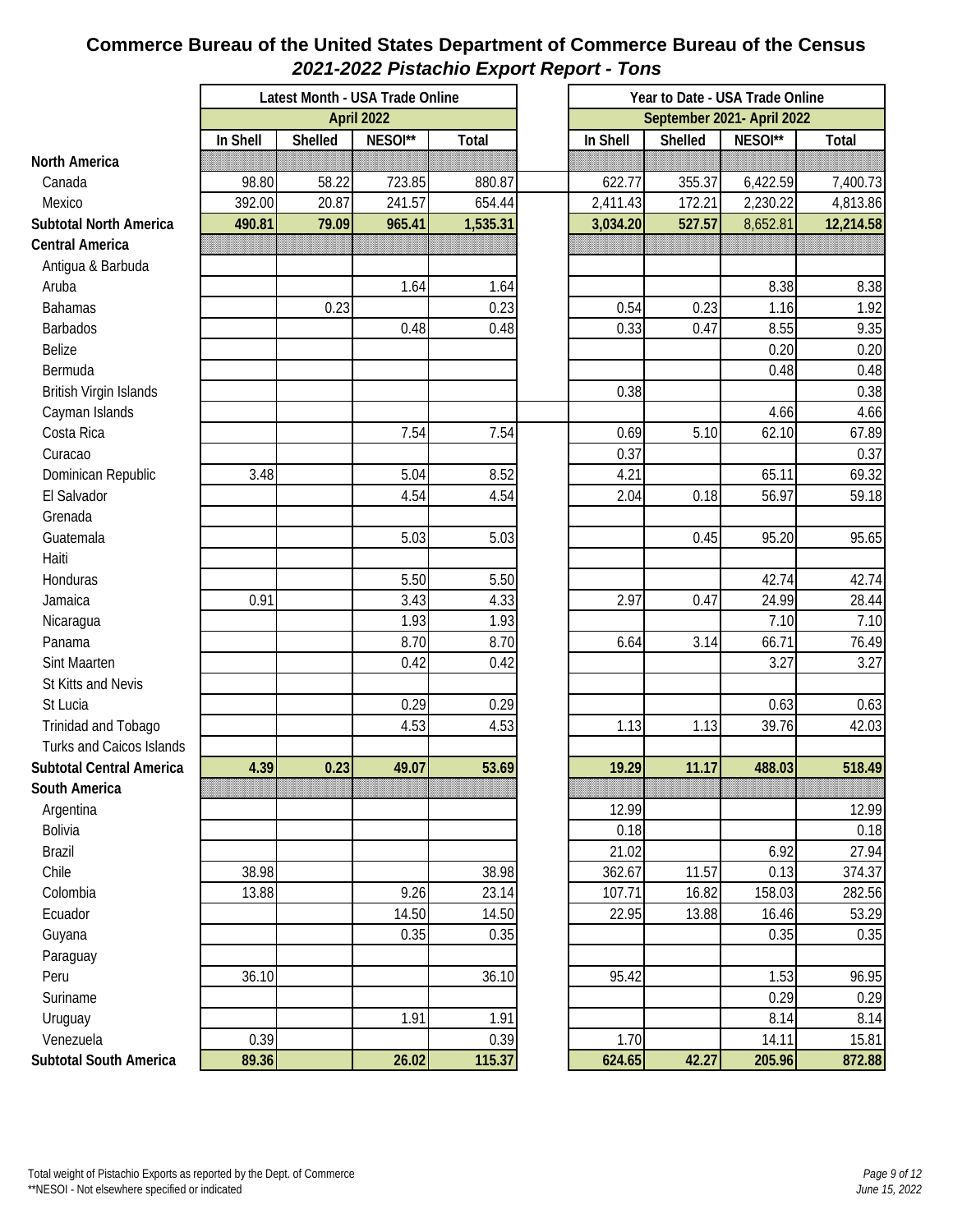#### **Commerce Bureau of the United States Department of Commerce Bureau of the Census** *2021-2022 Pistachio Export Report - Tons*

|                        | Latest Month - USA Trade Online | Year to Date - USA Trade Online |         |           |                            |          |           |           |  |  |
|------------------------|---------------------------------|---------------------------------|---------|-----------|----------------------------|----------|-----------|-----------|--|--|
|                        | <b>April 2022</b>               |                                 |         |           | September 2021- April 2022 |          |           |           |  |  |
|                        | In Shell                        | Shelled                         | NESOI** | Total     | In Shell                   | Shelled  | NESOI**   | Total     |  |  |
| Europe                 |                                 |                                 |         |           |                            |          |           |           |  |  |
| Austria                |                                 |                                 |         |           |                            |          | 0.43      | 0.43      |  |  |
| <b>Belarus</b>         |                                 |                                 |         |           |                            |          |           |           |  |  |
| Belgium                | 3,679.42                        |                                 |         | 3,679.42  | 13,394.11                  | 158.07   |           | 13,552.18 |  |  |
| Bosnia and Herzegovina |                                 |                                 |         |           | 33.84                      |          |           | 33.84     |  |  |
| Bulgaria               | 76.05                           |                                 |         | 76.05     | 135.51                     |          |           | 135.51    |  |  |
| Croatia                | 19.96                           | 20.00                           |         | 39.96     | 205.02                     | 20.00    |           | 225.02    |  |  |
| Cyprus                 | 10.57                           |                                 |         | 10.57     | 34.43                      |          |           | 34.43     |  |  |
| Czech Republic         |                                 |                                 |         |           | 120.25                     |          |           | 120.25    |  |  |
| Denmark                |                                 |                                 |         |           |                            |          |           |           |  |  |
| Estonia                |                                 |                                 |         |           | 97.52                      |          |           | 97.52     |  |  |
| France                 | 558.71                          |                                 |         | 558.71    | 2,828.13                   | 20.46    | 1.14      | 2,849.72  |  |  |
| Georgia                | 139.71                          |                                 |         | 139.71    | 756.61                     |          |           | 756.61    |  |  |
| Germany                | 2,777.56                        | 224.83                          |         | 3,002.40  | 17,488.78                  | 1,520.25 | 20.46     | 19,029.49 |  |  |
| Greece                 |                                 |                                 |         |           | 227.58                     |          |           | 227.58    |  |  |
| Iceland                |                                 |                                 |         |           |                            |          | 11.33     | 11.33     |  |  |
| Ireland                |                                 |                                 |         |           |                            |          |           |           |  |  |
| Italy                  | 415.93                          | 0.04                            |         | 415.97    | 3,462.18                   | 236.66   |           | 3,698.84  |  |  |
| Latvia                 | 11.34                           |                                 |         | 11.34     | 56.70                      |          |           | 56.70     |  |  |
| Lithuania              | 57.27                           | 33.56                           |         | 90.83     | 1,250.38                   | 76.77    |           | 1,327.15  |  |  |
| Luxembourg             |                                 |                                 |         |           | 272.79                     |          |           | 272.79    |  |  |
| Macedonia              |                                 |                                 |         |           |                            |          |           |           |  |  |
| Malta                  |                                 |                                 |         |           |                            |          |           |           |  |  |
| Montenegro             |                                 |                                 |         |           | 13.15                      |          |           | 13.15     |  |  |
| Netherlands            | 533.38                          | 225.83                          |         | 759.22    | 3,145.69                   | 869.42   | 13.88     | 4,028.98  |  |  |
| Norway                 |                                 | 13.88                           |         | 13.88     | 67.52                      | 41.64    | 44.91     | 154.07    |  |  |
| Poland                 | 140.70                          |                                 |         | 140.70    | 2,031.84                   |          | 19.96     | 2,051.80  |  |  |
| Portugal               | 20.09                           |                                 |         | 20.09     | 20.09                      |          | 13.88     | 33.97     |  |  |
| Romania                |                                 |                                 |         |           | 39.61                      |          |           | 39.61     |  |  |
| Russia                 |                                 |                                 |         |           |                            |          |           |           |  |  |
| Serbia                 |                                 |                                 |         |           |                            |          |           |           |  |  |
| Slovakia               |                                 |                                 |         |           | 39.92                      |          |           | 39.92     |  |  |
| Spain                  | 1,186.58                        |                                 | 0.76    | 1,187.34  | 7,479.75                   | 155.94   | 2.96      | 7,638.66  |  |  |
| Sweden                 |                                 |                                 |         |           |                            |          |           |           |  |  |
| Switzerland            | 18.00                           |                                 | 20.46   | 38.46     | 157.79                     | 20.46    | 102.29    | 280.54    |  |  |
| Tajikistan             |                                 |                                 |         |           |                            |          |           |           |  |  |
| Ukraine                |                                 |                                 |         |           | 153.11                     |          | 27.76     | 180.87    |  |  |
| United Kingdom         | 360.59                          |                                 |         | 360.59    | 2,970.99                   | 140.84   | 42.19     | 3,154.02  |  |  |
| <b>Total Europe</b>    | 10,005.87                       | 518.15                          | 21.22   | 10,545.24 | 56,483.29                  | 3,260.51 | 301.18    | 60,044.98 |  |  |
| Asia                   |                                 |                                 |         |           |                            |          |           |           |  |  |
| Afghanistan            |                                 |                                 |         |           | 17.00                      |          |           | 17.00     |  |  |
| Brunei                 |                                 |                                 |         |           |                            |          |           |           |  |  |
| Burma (Myanmar)        |                                 |                                 |         |           |                            |          |           |           |  |  |
| China                  | 1,555.74                        | 158.67                          | 78.12   | 1,792.53  | 54,917.77                  | 855.53   | 10,075.96 | 65,849.26 |  |  |
| Hong Kong              | 19.96                           | 4.74                            | 25.00   | 49.70     | 16,151.55                  | 87.20    | 7,180.59  | 23,419.34 |  |  |
| India                  | 732.18                          | 20.46                           |         | 752.64    | 2,173.62                   | 247.21   |           | 2,420.83  |  |  |
| Indonesia              |                                 |                                 |         |           | 13.88                      |          |           | 13.88     |  |  |
|                        |                                 |                                 |         |           |                            |          |           |           |  |  |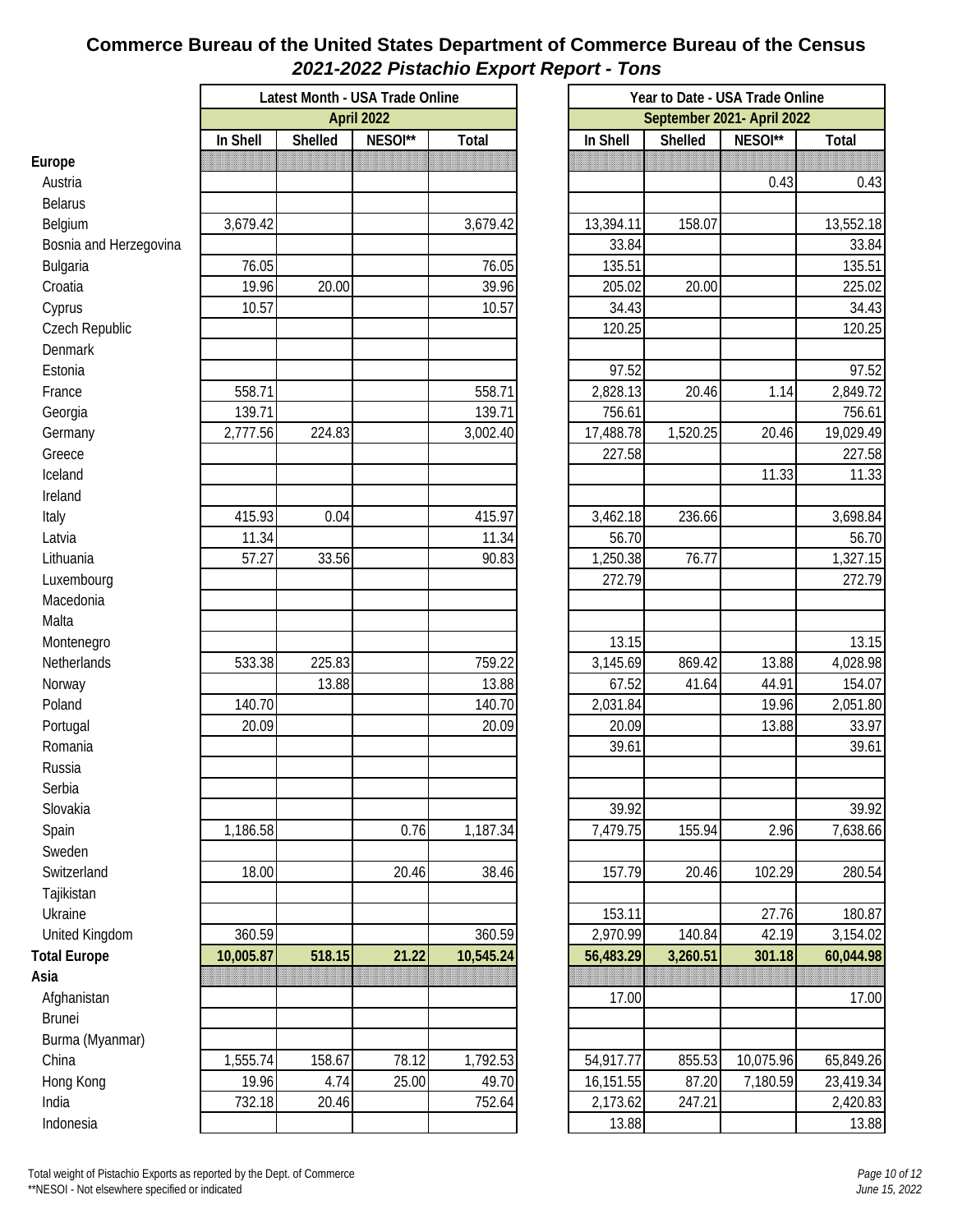#### **Commerce Bureau of the United States Department of Commerce Bureau of the Census** *2021-2022 Pistachio Export Report - Tons*

|                            | Latest Month - USA Trade Online |          |          |           |  |  |
|----------------------------|---------------------------------|----------|----------|-----------|--|--|
|                            | April 2022                      |          |          |           |  |  |
|                            | In Shell                        | Shelled  | NESOI**  | Total     |  |  |
| Japan                      | 452.03                          | 13.61    | 6.39     | 472.03    |  |  |
| Korea, South               | 122.93                          | 22.22    | 10.42    | 155.57    |  |  |
| Macao                      |                                 |          |          |           |  |  |
| Malaysia                   | 36.24                           | 1.36     |          | 37.61     |  |  |
| Mongolia                   |                                 |          |          |           |  |  |
| Nepal                      |                                 |          |          |           |  |  |
| Pakistan                   |                                 |          |          |           |  |  |
| Philippines                |                                 |          |          |           |  |  |
| Singapore                  |                                 |          |          |           |  |  |
| Taiwan                     |                                 |          | 4.18     | 4.18      |  |  |
| Thailand                   | 146.56                          |          |          | 146.56    |  |  |
| Vietnam                    | 893.24                          | 257.67   |          | 1,150.92  |  |  |
| <b>Subtotal Asia</b>       | 3,958.88                        | 478.73   | 124.11   | 4,561.72  |  |  |
| Middle East & Africa       |                                 |          |          |           |  |  |
| Algeria                    | 20.00                           |          |          | 20.00     |  |  |
| Bahrain                    |                                 |          |          |           |  |  |
| British Indian Ocean Terr. |                                 |          |          |           |  |  |
| Egypt                      | 19.50                           |          |          | 19.50     |  |  |
| Eswatini Swaziland)        |                                 |          |          |           |  |  |
| Iraq                       |                                 |          |          |           |  |  |
| Israel                     | 296.53                          | 34.06    |          | 330.59    |  |  |
| Jordan                     | 79.83                           |          |          | 79.83     |  |  |
| Kenya                      |                                 |          |          |           |  |  |
| Kuwait                     | 39.20                           | 19.05    |          | 58.25     |  |  |
| Lebanon                    | 39.01                           |          |          | 39.01     |  |  |
| Libya                      | 11.34                           |          |          | 11.34     |  |  |
| Morocco                    | 192.09                          |          |          | 192.09    |  |  |
| Oman                       |                                 |          |          |           |  |  |
| Qatar                      |                                 |          |          |           |  |  |
| Saudi Arabia               | 1,008.58                        |          |          | 1,008.58  |  |  |
| South Africa               | 19.96                           | 20.46    |          | 40.42     |  |  |
| Tunisia                    |                                 |          |          |           |  |  |
| Turkey                     | 932.03                          | 715.71   |          | 1,647.73  |  |  |
| United Arab Emirates       | 777.08                          |          |          | 777.08    |  |  |
| Subtotal M. East/Africa    | 3,435.15                        | 789.28   |          | 4,224.42  |  |  |
| Australia/Oceania          |                                 |          |          |           |  |  |
| Australia                  | 80.00                           | 40.34    | 1.14     | 121.48    |  |  |
| Fiji                       |                                 |          |          |           |  |  |
| French Polynesia (Tahiti)  |                                 |          | 1.55     | 1.55      |  |  |
| New Zealand                |                                 | 8.17     | 36.27    | 44.43     |  |  |
| Palau                      |                                 |          |          |           |  |  |
| Tonga                      |                                 |          |          |           |  |  |
| Subtotal Aus./Oceania      | 80.00                           | 48.51    | 38.95    | 167.46    |  |  |
|                            |                                 |          |          |           |  |  |
| Totals                     | 18,064.45                       | 1,913.98 | 1,224.78 | 21,203.21 |  |  |

|      | th - USA Trade Online |           | Year to Date - USA Trade Online |                            |           |                |                  |  |  |  |
|------|-----------------------|-----------|---------------------------------|----------------------------|-----------|----------------|------------------|--|--|--|
|      | April 2022            |           |                                 | September 2021- April 2022 |           |                |                  |  |  |  |
| d.   | NESOI**               | Total     |                                 | In Shell                   | Shelled   | NESOI**        | <b>Total</b>     |  |  |  |
| 3.61 | 6.39                  | 472.03    |                                 | 2,758.02                   | 582.12    | 181.13         | 3,521.27         |  |  |  |
| 2.22 | 10.42                 | 155.57    |                                 | 853.07                     | 102.72    | 106.93         | 1,062.71         |  |  |  |
|      |                       |           |                                 |                            |           |                |                  |  |  |  |
| .36  |                       | 37.61     |                                 | 379.30                     | 1.36      | 13.88          | 394.54           |  |  |  |
|      |                       |           |                                 |                            |           |                |                  |  |  |  |
|      |                       |           |                                 |                            |           |                |                  |  |  |  |
|      |                       |           |                                 | 40.46                      |           |                | 40.46            |  |  |  |
|      |                       |           |                                 | 19.05                      |           | 73.90          | 92.95            |  |  |  |
|      | 4.18                  | 4.18      |                                 | 82.48<br>512.58            | 14.33     | 75.98<br>31.06 | 172.78<br>543.64 |  |  |  |
|      |                       | 146.56    |                                 | 546.72                     | 61.37     | 1.25           | 609.34           |  |  |  |
| 1.67 |                       | 1,150.92  |                                 | 4,619.02                   | 1,117.04  | 15.72          | 5,751.79         |  |  |  |
| 3.73 | 124.11                | 4,561.72  |                                 | 83,084.52                  | 3,068.88  | 17,756.40      | 103,909.80       |  |  |  |
|      |                       |           |                                 |                            |           |                |                  |  |  |  |
|      |                       | 20.00     |                                 | 541.17                     |           |                | 541.17           |  |  |  |
|      |                       |           |                                 | 122.47                     |           |                | 122.47           |  |  |  |
|      |                       |           |                                 |                            |           |                |                  |  |  |  |
|      |                       | 19.50     |                                 | 869.79                     | 33.69     |                | 903.47           |  |  |  |
|      |                       |           |                                 |                            |           |                |                  |  |  |  |
|      |                       |           |                                 |                            |           |                |                  |  |  |  |
| 1.06 |                       | 330.59    |                                 | 3,287.61                   | 96.59     | 19.39          | 3,403.58         |  |  |  |
|      |                       | 79.83     |                                 | 400.12                     | 163.66    | 143.20         | 706.98           |  |  |  |
|      |                       |           |                                 |                            |           |                |                  |  |  |  |
| 0.05 |                       | 58.25     |                                 | 331.13                     | 19.05     |                | 350.18           |  |  |  |
|      |                       | 39.01     |                                 | 78.02                      |           |                | 78.02            |  |  |  |
|      |                       | 11.34     |                                 | 60.58                      |           |                | 60.58            |  |  |  |
|      |                       | 192.09    |                                 | 634.12                     |           |                | 634.12           |  |  |  |
|      |                       |           |                                 | 39.01                      | 19.05     |                | 58.06            |  |  |  |
|      |                       |           |                                 | 95.26                      |           |                | 95.26            |  |  |  |
|      |                       | 1,008.58  |                                 | 5,243.92                   | 38.14     | 0.90           | 5,282.96         |  |  |  |
| ).46 |                       | 40.42     |                                 | 40.42                      | 37.63     | 36.45          | 114.49           |  |  |  |
| 5.71 |                       | 1,647.73  |                                 | 3,158.43                   | 3,442.17  | 255.72         | 6,856.31         |  |  |  |
|      |                       | 777.08    |                                 | 2,649.43                   |           | 0.57           | 2,650.00         |  |  |  |
| 28   |                       | 4,224.42  |                                 | 17,551.45                  | 3,849.97  | 456.22         | 21,857.64        |  |  |  |
|      |                       |           |                                 |                            |           |                |                  |  |  |  |
| ).34 | 1.14                  | 121.48    |                                 | 1,077.49                   | 153.69    | 245.44         | 1,476.63         |  |  |  |
|      |                       |           |                                 |                            |           |                |                  |  |  |  |
|      | 1.55                  | 1.55      |                                 | 0.41                       |           | 5.26           | 5.66             |  |  |  |
| 3.17 | 36.27                 | 44.43     |                                 | 60.69                      | 8.17      | 109.18         | 178.03           |  |  |  |
|      |                       |           |                                 |                            |           |                |                  |  |  |  |
|      |                       |           |                                 |                            |           |                |                  |  |  |  |
| 3.51 | 38.95                 | 167.46    |                                 | 1,138.59                   | 161.86    | 359.88         | 1,660.32         |  |  |  |
|      |                       |           |                                 |                            |           |                |                  |  |  |  |
| 3.98 | 1,224.78              | 21,203.21 |                                 | 161,935.98                 | 10,922.23 | 28,220.48      | 201,078.69       |  |  |  |